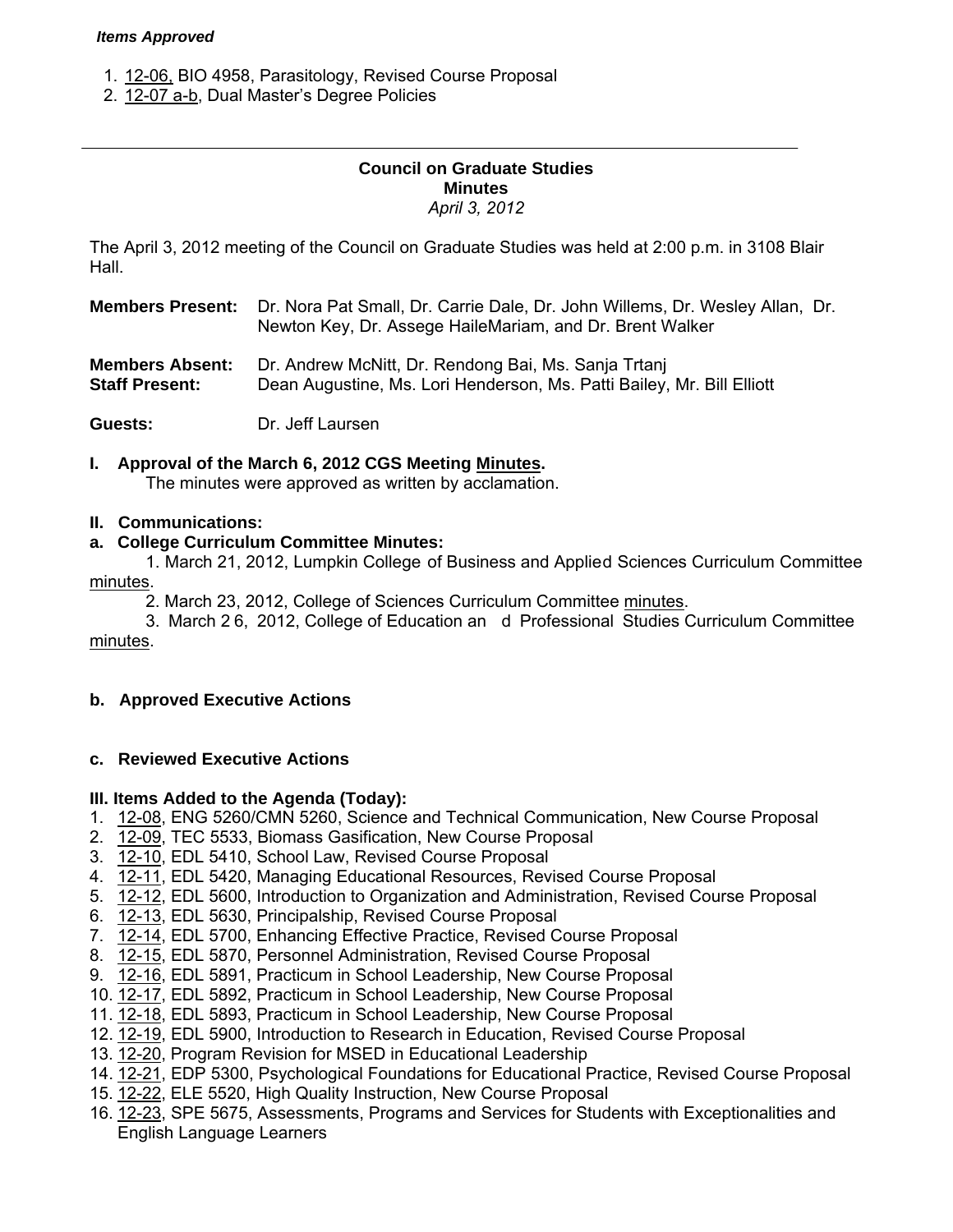John Willems motioned, Nora Pat Small second ed to add it ems 1-16 to the agenda . Council approved by acclamation to add these items to the agenda for n ext month's meeting. Council discussed establishing a deadline to receive it ems before the next meeting after spring break t o ensure Council has ad equate time to review items before the close of the academic year. Dean Augustine will develop l anguage to address this deadline and will report back to Council at the next meeting.

Regarding items 17-41, these items pertain to t he revisions for the MS in Counseling. Council was concerned about having adequate time to review so man y items at o ne time. De an Augustine will consult with Dean Jackman to reach a solution.

These items were not officially added to the agenda at this time, but have been submitted by the College of Education and Professional Studies:

- 17. [12-24, C](http://castle.eiu.edu/~eiucgs/currentagendaitems/agenda12-24.pdf)SD 5500, Research Methods, Revised Course Proposal
- 18. [12-25, C](http://castle.eiu.edu/~eiucgs/currentagendaitems/agenda12-25.pdf)SD 5510, Professional Orientation, Revised Course Proposal
- 19. [12-26, C](http://castle.eiu.edu/~eiucgs/currentagendaitems/agenda12-26.pdf)SD 5520, Theories of Counseling, Revised Course Proposal
- 20. [12-27, C](http://castle.eiu.edu/~eiucgs/currentagendaitems/agenda12-27.pdf)SD 5530, Pre-practicum, Revised Course Proposal
- 21. [12-28, CS](http://castle.eiu.edu/~eiucgs/currentagendaitems/agenda12-28.pdf)D 5600, Cross-Cultural Counseling, Revised Course Proposal
- 22. [12-29, C](http://castle.eiu.edu/~eiucgs/currentagendaitems/agenda12-29.pdf)SD 5610, Human Development for Counselors, Revised Course Proposal
- 23. [12-30, C](http://castle.eiu.edu/~eiucgs/currentagendaitems/agenda12-30.pdf)SD 5620, Group Counseling, Revised Course Proposal
- 24. [12-31,](http://castle.eiu.edu/~eiucgs/currentagendaitems/agenda12-31.pdf) CSD 5630, Practicum, Revised Course Proposal
- 25. [12-32](http://castle.eiu.edu/~eiucgs/currentagendaitems/agenda12-32.pdf), CSD 5640, Play Therapy, Revised Course Proposal
- 26. [12-33,](http://castle.eiu.edu/~eiucgs/currentagendaitems/agenda12-33.pdf) CSD 5900, Appraisal, Revised Course Proposal
- 27. [12-34,](http://castle.eiu.edu/~eiucgs/currentagendaitems/agenda12-34.pdf) CSD 5920, Career Counseling, Revised Course Proposal
- 28. [12-35,](http://castle.eiu.edu/~eiucgs/currentagendaitems/agenda12-35.pdf) CSD 5930, Foundations of Clinical Mental Health Counseling, Revised Course Proposal
- 29. [12-36, C](http://castle.eiu.edu/~eiucgs/currentagendaitems/agenda12-36.pdf)SD 5940, Foundations of School Counseling, Revised Course Proposal
- 30. [12-37, CS](http://castle.eiu.edu/~eiucgs/currentagendaitems/agenda12-37.pdf)D 5941, Emerging Issues in School Counseling, New Course Proposal
- 31. [12-38, C](http://castle.eiu.edu/~eiucgs/currentagendaitems/agenda12-38.pdf)SD 5942, School Counseling: Collaboration, Consultation and Intervention, New Course Proposal
- 32[. 12-39,](http://castle.eiu.edu/~eiucgs/currentagendaitems/agenda12-39.pdf) CSD 5945, Management of School Counseling Programs, Revised Course Proposal
- 33[. 12-40, CS](http://castle.eiu.edu/~eiucgs/currentagendaitems/agenda12-40.pdf)D 5960, Family Counseling, Revised Course Proposal
- 34. [12-41, C](http://castle.eiu.edu/~eiucgs/currentagendaitems/agenda12-41.pdf)SD 5970, Addictions Counseling, Revised Course Proposal
- 35. [12-42, C](http://castle.eiu.edu/~eiucgs/currentagendaitems/agenda12-42.pdf)SD 5980, Clinical Diagnosis and Treatment Planning, Revised Course Proposal
- 36. [12-43,](http://castle.eiu.edu/~eiucgs/currentagendaitems/agenda12-43.pdf) CSD 6900, Supervised Clinical Experience, Revised Course Proposal
- 37. [12-44, C](http://castle.eiu.edu/~eiucgs/currentagendaitems/agenda12-44.pdf)SD 6901, Supervised Clinical Experience, Revised Course Proposal
- 38. [12-45, C](http://castle.eiu.edu/~eiucgs/currentagendaitems/agenda12-45.pdf)SD 6902, Supervised Clinical Experience, Revised Course Proposal
- 39. [12-46, C](http://castle.eiu.edu/~eiucgs/currentagendaitems/agenda12-46.pdf)SD 6920, Supervised School Experience, Revised Course Proposal
- 40. [12-47, C](http://castle.eiu.edu/~eiucgs/currentagendaitems/agenda12-47.pdf)SD 6921, Supervised School Experience, Revised Course Proposal
- 41. [12-48,](http://castle.eiu.edu/~eiucgs/currentagendaitems/agenda12-48.pdf) M.S. in Counseling, Program Revision

# **V. Items Acted Upon**

1. [12-06, B](http://castle.eiu.edu/~eiucgs/currentagendaitems/agenda12-06.pdf)IO 4958, Parasitology, Revised Course Proposal

Jeff Laursen presented the course revisions. Council voted and this item was approved unanimously.

# (3-3-4) BIO 4958, Parasitology

A study of parasitism as a symbiotic relationship; to include identification, systematics,

life histories, pathology, and control of common parasites of animals, including humans. Prerequisite: BIO 1300G or permission of instructor

2. [12-07a-b,](http://castle.eiu.edu/~eiucgs/currentagendaitems/agenda12-07.pdf) Dual Master's Degree Policies

Dean Augustine presented the proposal. Council voted and this item was approved unanimously.

2